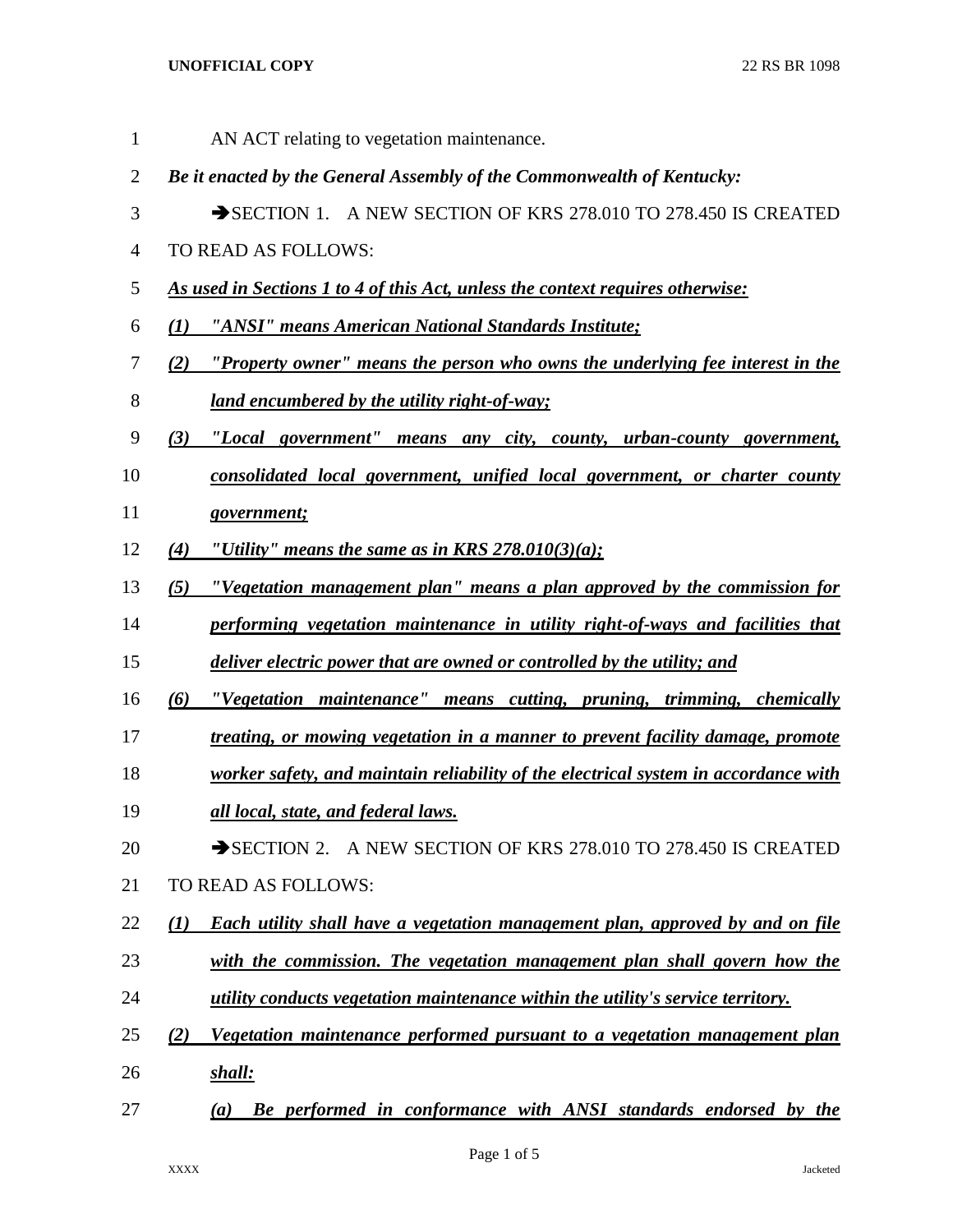| 1  |     | <b>International Society of Arboriculture;</b>                                      |
|----|-----|-------------------------------------------------------------------------------------|
| 2  |     | Be performed by qualified electric utility personnel or licensed contractors<br>(b) |
| 3  |     | trained to conduct vegetation maintenance consistent with the standards in          |
| 4  |     | paragraph (a) of this subsection or by an arborist certified by the                 |
| 5  |     | <b>International Society of Arboriculture;</b>                                      |
| 6  |     | Meet the requirements of the most recent version of the National Electrical<br>(c)  |
| 7  |     | <b>Safety Code; and</b>                                                             |
| 8  |     | Include the removal of debris not more than three (3) days after vegetation<br>(d)  |
| 9  |     | maintenance. Utilities shall not be subject to the time frame in this               |
| 10 |     | paragraph in situations of cleanup from storm damage or during a declared           |
| 11 |     | emergency.                                                                          |
| 12 | (3) | The vegetative management plan shall be open to inspection by the public on the     |
| 13 |     | utility's Web site. All approved vegetation management plans shall comply with      |
| 14 |     | applicable local, state, and federal laws, rules, orders, and administrative        |
| 15 |     | regulations. Except when an emergency exists that affects public health and         |
| 16 |     | safety, the utility shall perform all work in accordance with the vegetative        |
| 17 |     | management plan.                                                                    |
| 18 | (4) | A vegetation management plan shall, at a minimum, require a utility to:             |
| 19 |     | Notify all customers within the local government's jurisdiction of any<br>(a)       |
| 20 |     | <i>vegetation maintenance two (2) months prior to commencing work;</i>              |
| 21 |     | Provide written notice two (2) weeks prior to the commencement of<br>(b)            |
| 22 |     | vegetation maintenance which includes the name, address, and phone                  |
| 23 |     | number for a contact at the utility to every property owner where planned           |
| 24 |     | <i>tree pruning or removal is to be performed;</i>                                  |
| 25 |     | Physically mark trees that will be subject to clear cutting or removal of<br>(c)    |
| 26 |     | more than twenty-five percent $(25%)$ of a tree's canopy;                           |
| 27 |     | Obtain the property owner's written consent for all trees subject to<br>(d)         |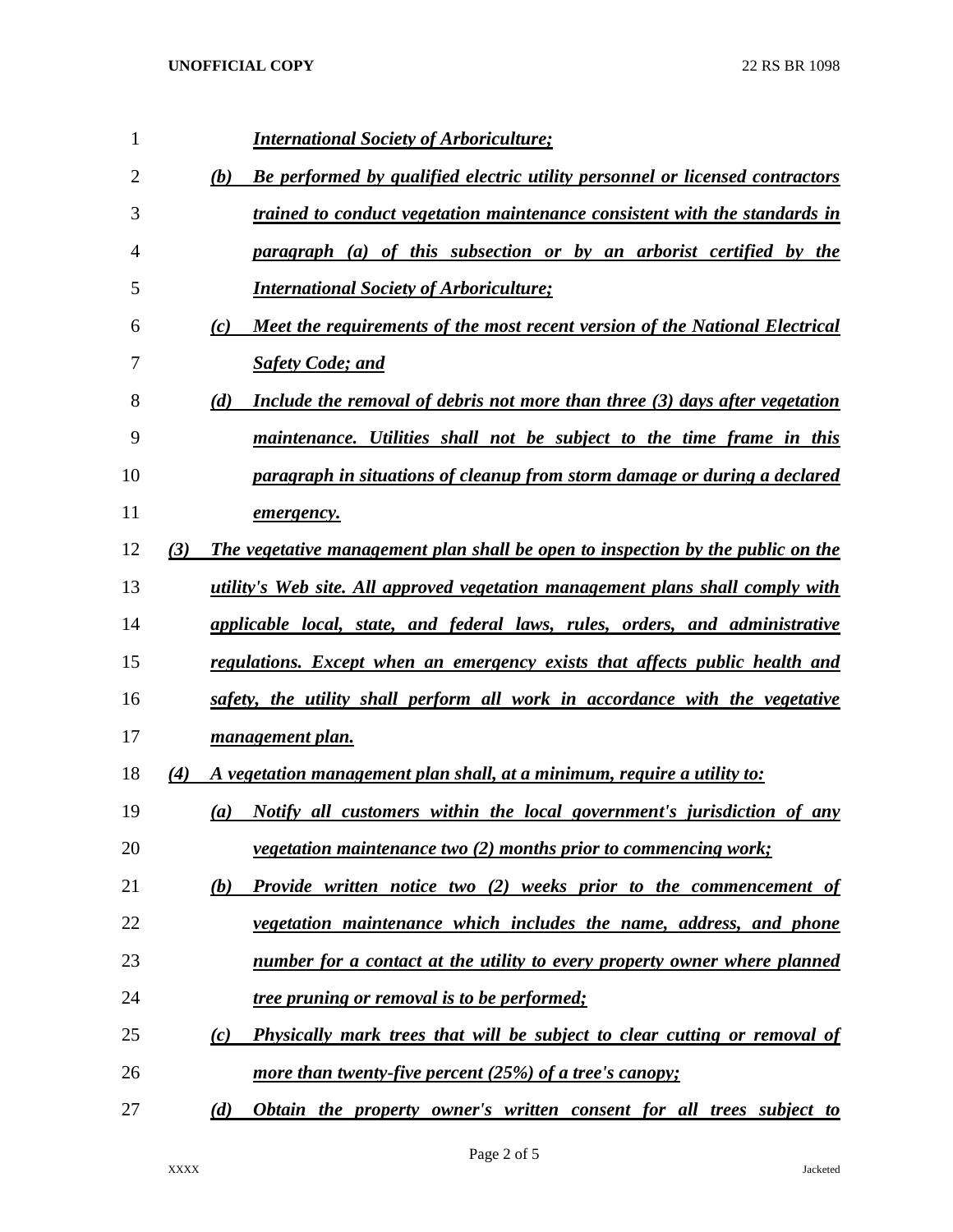| $\mathbf{1}$   | <i>paragraph (c) of this subsection;</i>                                               |
|----------------|----------------------------------------------------------------------------------------|
| $\overline{2}$ | Perform vegetative maintenance in conformance with the ANSI standards<br>(e)           |
| 3              | endorsed by the International Society of Arboriculture; and                            |
| 4              | (f)<br>Hold a public hearing every two (2) years as a part of the utility's customer   |
| 5              | education plan.                                                                        |
| 6              | (5)<br>A utility customer may file a complaint with the commission in the form and     |
| 7              | manner as the commission may require if the customer believes that the utility is      |
| 8              | not performing vegetation maintenance according to its vegetation maintenance          |
| 9              | plan. If the commission finds that the utility is not performing vegetation            |
| 10             | maintenance in accordance with the plan, the utility shall be fined in accordance      |
| 11             | with KRS $278.990(1)$ .                                                                |
| 12             | SECTION 3. A NEW SECTION OF KRS 278.010 TO 278.450 IS CREATED                          |
| 13             | TO READ AS FOLLOWS:                                                                    |
| 14             | (1)<br>As part of the customer education plan, the utility shall hold public hearings  |
| 15             | throughout its certified territory every two (2) years. Dates and times for the        |
| 16             | public hearing shall be posted on the utility's Web site. The public hearing shall     |
| 17             | be recorded and posted for public viewing on the utility's Web site.                   |
| 18             | (2)<br>At the public hearing, utility representatives shall detail, at a minimum:      |
| 19             | How the utility performs vegetation maintenance, including the trimming<br>(a)         |
| 20             | and pruning cycles, proper methods for pruning trees, and necessary                    |
| 21             | vertical clearances and other clearances from poles, lines, and any other              |
| 22             | <u>conductors;</u>                                                                     |
| 23             | The types of facilities and the minimum clearances necessary for each of<br>(b)        |
| 24             | those facilities to maintain reliable service and ensure public health and             |
| 25             | safety; and                                                                            |
| 26             | Homeowner rights regarding vegetative maintenance.<br>(c)                              |
| 27             | At the public hearing, time and opportunity shall be given to the public to ask<br>(3) |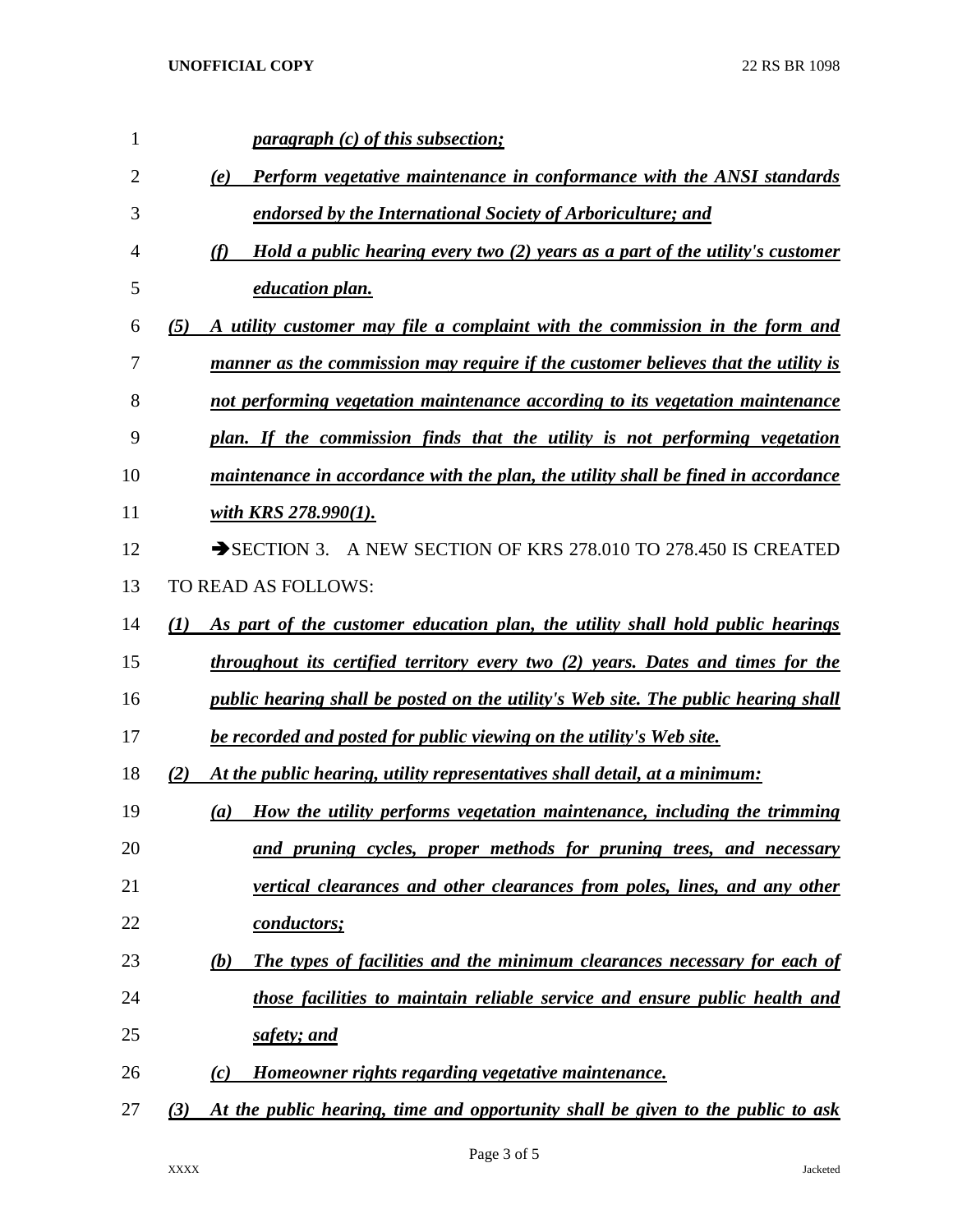## **UNOFFICIAL COPY** 22 RS BR 1098

| $\mathbf{1}$   | questions and for utility representatives to respond to those questions.                  |
|----------------|-------------------------------------------------------------------------------------------|
| $\overline{2}$ | The utility shall develop a brochure that explains the homeowner's and the<br>(4)         |
| 3              | utility's rights and responsibilities regarding vegetation maintenance which shall        |
| 4              | be made available on the utility's Web site. The brochure shall explain how a             |
| 5              | customer can:                                                                             |
| 6              | Request consultation with the utility regarding vegetation maintenance;<br>(a)            |
| 7              | (b)<br><b>Make an objection to the consent for tree removal;</b>                          |
| 8              | File a complaint against the utility with the commission; and<br>(c)                      |
| 9              | (d)<br>Seek legal remedy for tree loss.                                                   |
| 10             | SECTION 4. A NEW SECTION OF KRS 278.010 TO 278.450 IS CREATED                             |
| 11             | TO READ AS FOLLOWS:                                                                       |
| 12             | (1)<br>A homeowner shall have the right, with respect to trees subject to removal or      |
| 13             | <u>pruning under subsection (2) of Section 2 of this Act, to:</u>                         |
| 14             | Consult with a utility representative with knowledge and expertise in the<br>(a)          |
| 15             | performance of vegetation maintenance using the utility's approved                        |
| 16             | <i>vegetation maintenance plan;</i>                                                       |
| 17             | Refuse consent for removal or pruning of trees if the customer thinks<br>(b)              |
| 18             | vegetative maintenance does not conform to the vegetative management                      |
| 19             | plan; and                                                                                 |
| 20             | Bring a civil action against the utility in a court of competent jurisdiction to<br>(c)   |
| 21             | recover treble damages resulting from the unauthorized tree removal or tree               |
| 22             | pruning. Damages shall be based on the reduction in the property's fair                   |
| 23             | market value, along with any value associated with loss of use or loss of                 |
| 24             | rental value, resulting from the tree removal or tree pruning.                            |
| 25             | Objections to consent for removal or pruning of trees to the utility shall be made<br>(2) |
| 26             | no more than fourteen (14) business days after prior notice is given by the utility       |
| 27             | under subsection (4) of Section 2 of this Act. Objections shall state whether             |